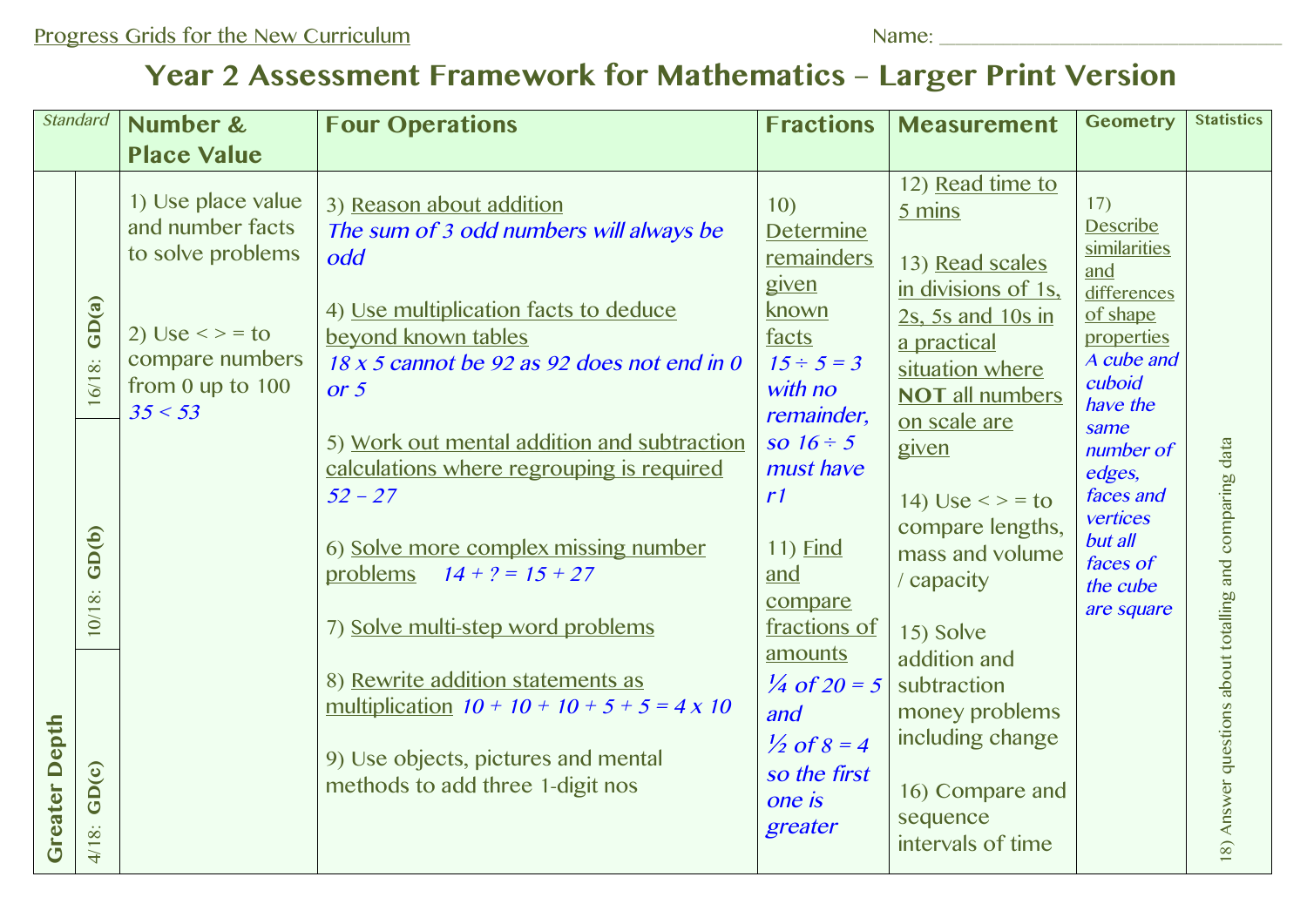## **Year 2 Assessment Framework for Mathematics – Larger Print Version**

| <b>Standard</b>             |                     | <b>Number &amp; Place</b><br><b>Value</b>                                                                                                                                                      | <b>Four Operations</b>                                                                                                                                                                                                                                                                                                                                     | <b>Fractions</b>                                                                                                                                            | <b>Measurement</b>                                                                                                                                                                                        | <b>Geometry</b>                                                                                                                                                                                                                                                                                                                                               | <b>Statistics</b>                                                                                                                                                                                    |
|-----------------------------|---------------------|------------------------------------------------------------------------------------------------------------------------------------------------------------------------------------------------|------------------------------------------------------------------------------------------------------------------------------------------------------------------------------------------------------------------------------------------------------------------------------------------------------------------------------------------------------------|-------------------------------------------------------------------------------------------------------------------------------------------------------------|-----------------------------------------------------------------------------------------------------------------------------------------------------------------------------------------------------------|---------------------------------------------------------------------------------------------------------------------------------------------------------------------------------------------------------------------------------------------------------------------------------------------------------------------------------------------------------------|------------------------------------------------------------------------------------------------------------------------------------------------------------------------------------------------------|
| <b>Standard</b><br>Expected | Exp(a)<br>21/23:    | 1) Partition 2 digit<br>numbers into<br>different<br>combinations of tens<br>and ones - can<br>include use of<br>apparatus<br>$23 = 20 + 3$<br>$23 = 10 + 13$                                  | 6) Use objects or pictures to add two 2-digit<br>numbers within 100<br>$48 + 35$<br>7) Use estimation to check that their<br>answers to a calculation are reasonable<br>Knowing that $48 + 35 =$ less than 100<br>8) Mentally subtract 2 digits from 2 digits                                                                                              | 12) Identify<br>$\frac{1}{3}$ , $\frac{1}{4}$ , $\frac{1}{2}$<br>$2/4$ , $\frac{3}{4}$ and<br>know that all<br>parts must be<br>equal parts of<br>the whole | 15) Recognise £ and p<br>symbols and use<br>different coins to<br>make the same<br>amount<br>$50p = 20p + 20p + 10p$<br>$50p =$<br>$10p+10p+10p+10p+5p$<br>$+5p$                                          | 19)<br><b>Describe</b><br>properties<br>of 2D&3D<br>shapes<br>sides,<br>vertices,<br>symmetry;<br>edges,<br>faces,<br>shapes of<br>faces<br>20) Arrange<br>patterns and<br>sequences<br>◆◆□◆◆<br>□<br>21)<br><b>Describe</b><br>position,<br>direction<br>and<br>movement<br>straight line,<br>rotation,<br>right angles,<br>clockwise,<br>anti-<br>clockwise | 22) Begin<br>to.<br>interpret<br>and<br>construct<br>pictogra-<br>ms, tally<br>charts,<br>block<br>diagrams<br>and<br>tables<br>23)<br>Answer<br>Qs by<br>counting<br>objects<br>in each<br>category |
|                             | Exp(b)<br>$14/23$ : | 2) Read and write<br>numbers to at least<br>100 in numerals and<br>in words<br>48 forty-eight<br>3) Count from 0 in<br>multiples of 2, 3 and 5<br>4) Count in tens from<br>any number, forward | with no regrouping required<br>$74 - 33$<br>9) Use inverse to check answers and to<br>write missing numbers in addition and<br>subtraction<br>$4 + ? = 19$ $\rightarrow$ 19 - 4 = 15<br>10) Solve multiplication and division<br>problems using 2x, 5x and 10x tables<br>Knowing they can make 7 groups of 5 from<br>35 blocks and writing $35 \div 5 = 7$ | 13) Write<br>simple<br>fractions of<br>amounts<br>$\frac{1}{2}$ of 6 = 3<br>14)<br>Recognise<br>the                                                         | 16) Read scales in<br>divisions of 1s, 2s, 5s<br>and 10s in a practical<br>situation where all<br>numbers on the scale<br>are given<br>temperature on a<br>thermometer;<br>capacity on a<br>measuring jug |                                                                                                                                                                                                                                                                                                                                                               |                                                                                                                                                                                                      |
|                             | Exp(c)<br>$7/23$ :  | and backward<br>56, 46, 36<br>5) Identify, represent<br>and estimate<br>numbers using<br>different<br>representations inc.<br>number line                                                      | 11) Know that addition and multiplication of<br>2 numbers can be done in any order but<br>subtraction and division cannot                                                                                                                                                                                                                                  | equivalence<br>of 2/4 and $\frac{1}{2}$                                                                                                                     | 17) Read time to 15<br>mins<br>18) Know 60 mins in 1<br>hour and 24 hours in<br>day                                                                                                                       |                                                                                                                                                                                                                                                                                                                                                               |                                                                                                                                                                                                      |